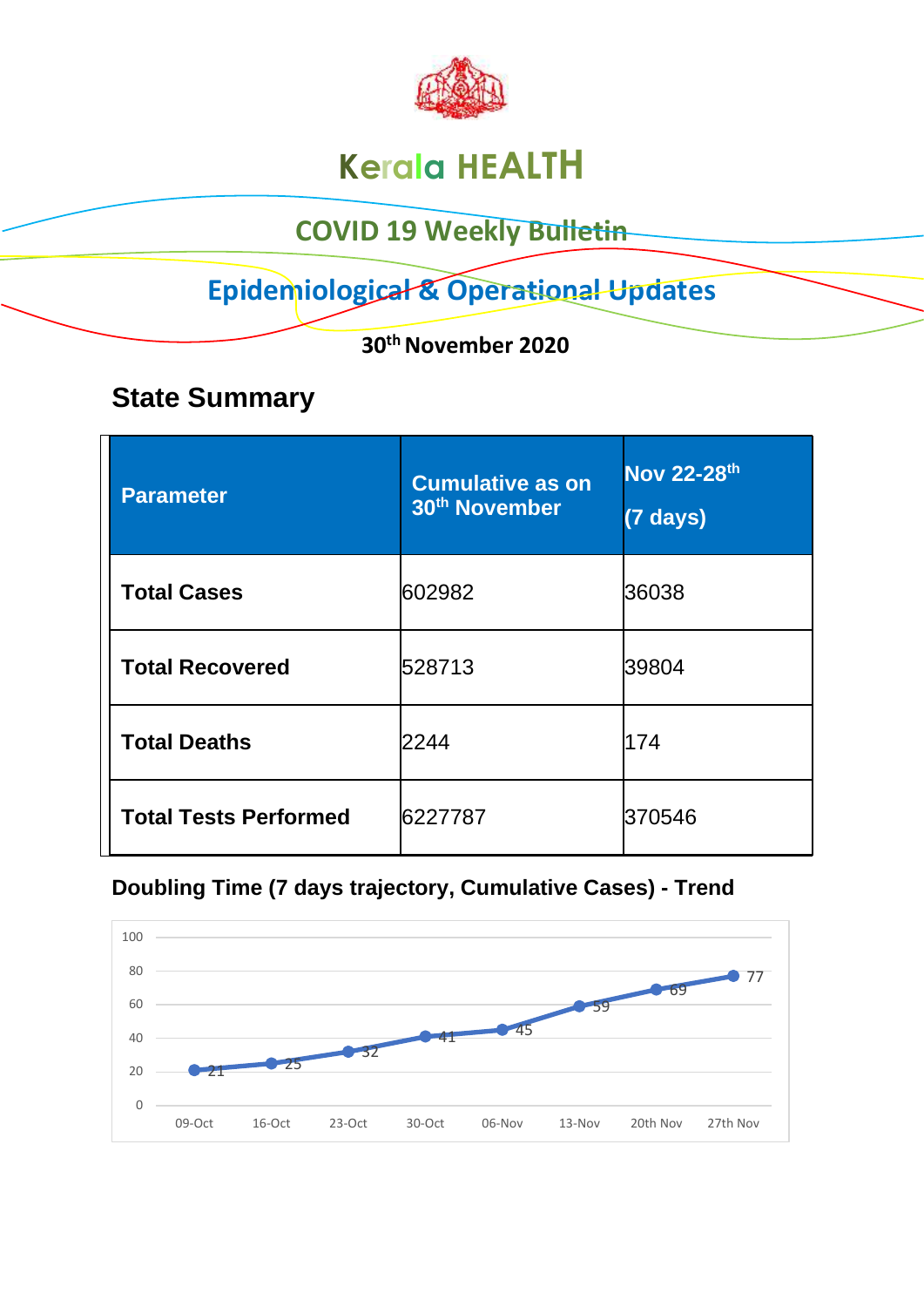



#### **Trend of District wise Doubling Time (Cumulative Cases, 7 days trajectory)**

### **Tests per Million- Weekly data (7 days)**

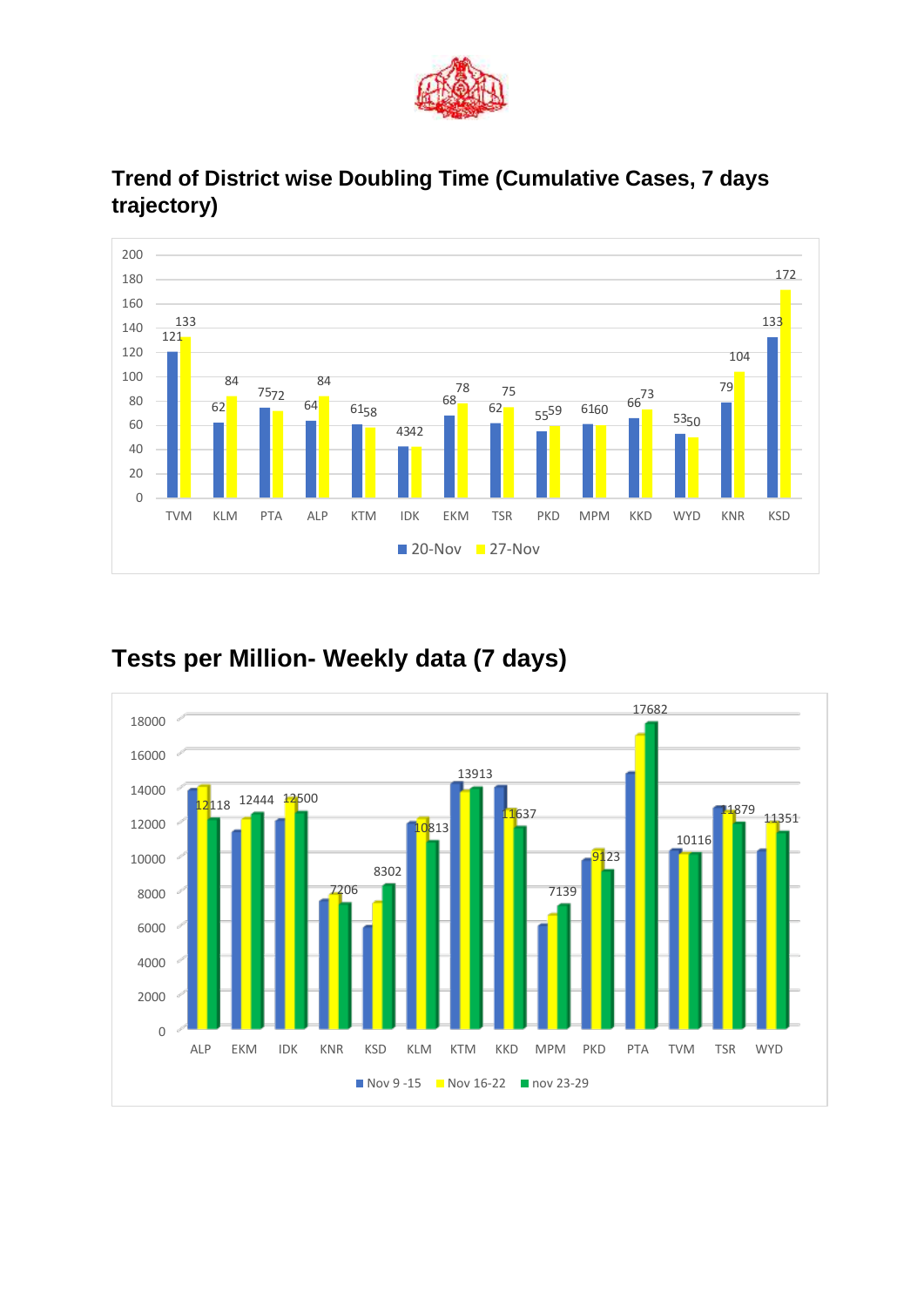



### **Test Positivity Rate- Weekly data**

#### **Weekly Progress of Oxygen Utilization in the state**